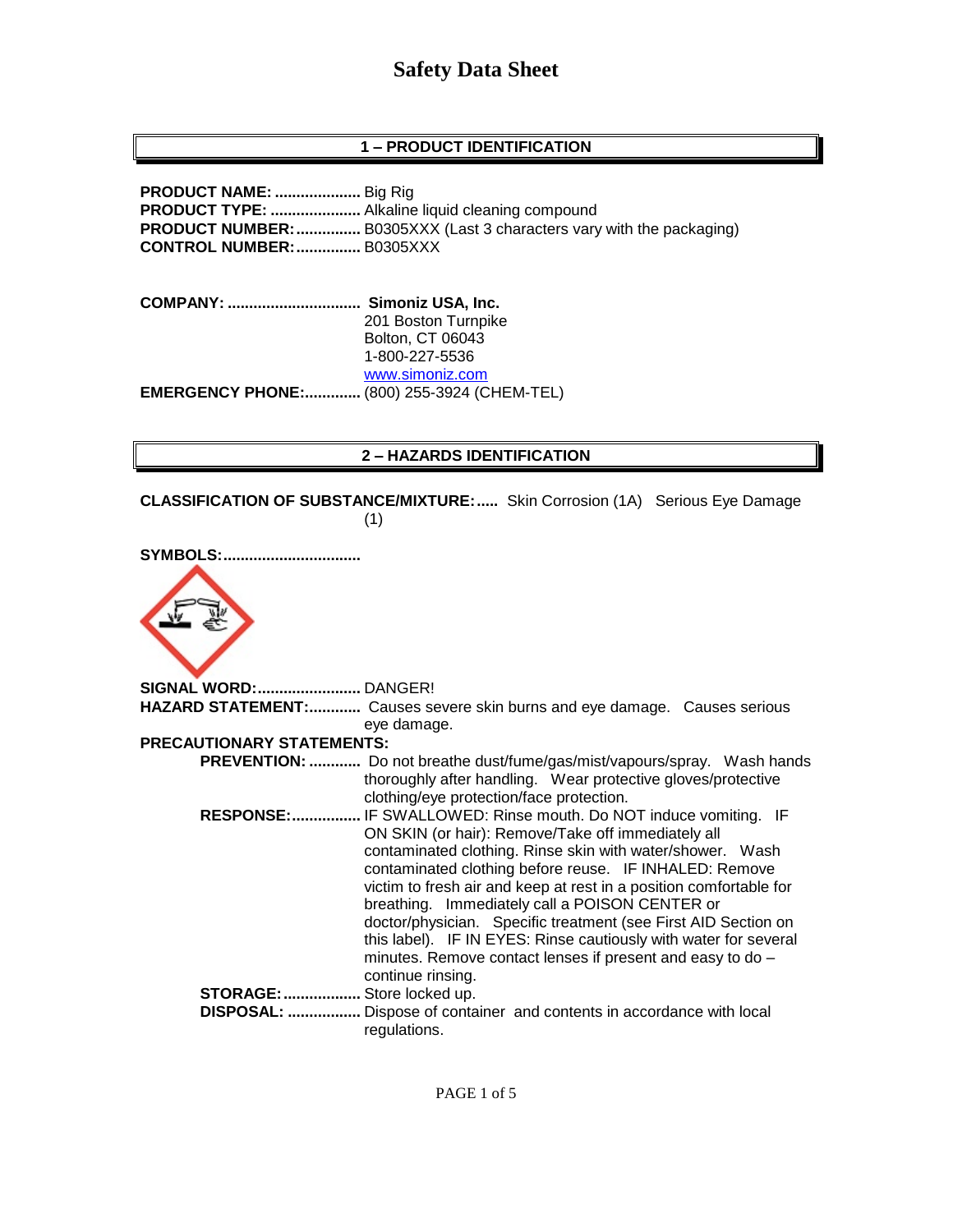### **3 – COMPOSITION / INFORMATION ON INGREDIENTS**

Water 7732-18-5 Sodium Hydroxide 1310-73-2 Nonylphenoxypolyethyleneoxyethanol 9016-45-9 Tetrasodium EDTA 64-02-8<br>
Sodium Gluconate 627-07-1 Sodium Gluconate

### **INGREDIENT C.A.S. NUMBER**

Percentages of ingredients are being withheld as trade secret information. This information will be disclosed as necessary to authorized individuals.

### **4 – FIRST-AID MEASURES**

|                        | <b>BREATHING (INHALATION):</b> If victim shows signs of discomfort or irritation, remove to fresh<br>air. If symptoms persist, get immediate medical attention. |
|------------------------|-----------------------------------------------------------------------------------------------------------------------------------------------------------------|
|                        | <b>SWALLOWING (INGESTION): .</b> DO NOT INDUCE VOMITING! Drink a large quantity of water or                                                                     |
|                        | milk. Do not attempt to give liquids to an unconscious person.<br>Get immediate medical attention!                                                              |
| EYES:                  | Flush eyes with a large quantity of fresh water for at least 15                                                                                                 |
|                        | minutes. Apply ice compresses and GET IMMEDIATE<br>EMERGENCY MEDICAL ATTENTION by an eye specialist. It                                                         |
|                        | may be necessary to take victim to a hospital emergency room.                                                                                                   |
| <b>SKIN (DERMAL): </b> | Flush from skin and clothing with large amounts of fresh water. If<br>irritation persists, consult physician. Wash contaminated clothing<br>before wearing.     |

### **5 – FIRE-FIGHTING MEASURES**

**FLASHPOINT:...........................** This product is non-flammable.

**EXTINGUISHING MEDIA:.........** This product is non-flammable. Use extinguishing media suitable for materials already burning.

**SPECIAL FIRE FIGHTING PROCEDURES: ............**Firefighters working in areas where this product is present should be equipped with an approved, fully enclosed SCBA.

**UNUSUAL FIRE AND EXPLOSION HAZARDS:......**None known.

### **6 – ACCIDENTAL RELEASE MEASURES**

**SPILL PROCEDURES:.............** Dike to prevent spillage into streams or sewer systems. Consult local, state and federal authorities.

**WASTE DISPOSAL: .................** As recommended by local, state and federal authorities.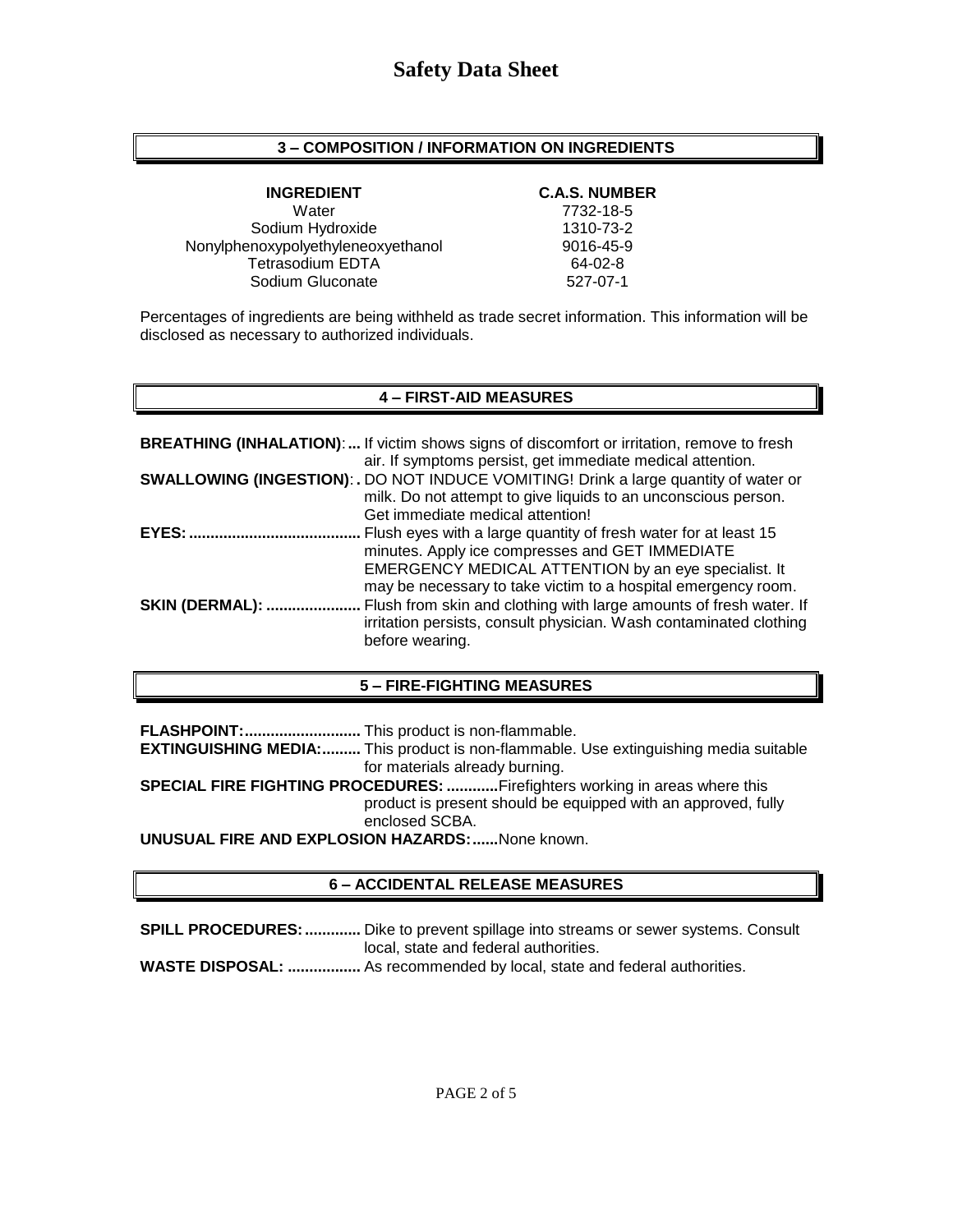#### **7 – HANDLING and STORAGE**

| STORAGE:         | Store in a cool, well ventilated area. Avoid overheating or                                                                                                                                                                                                              |
|------------------|--------------------------------------------------------------------------------------------------------------------------------------------------------------------------------------------------------------------------------------------------------------------------|
|                  | freezing.                                                                                                                                                                                                                                                                |
| <b>HANDLING:</b> | Under normal use according to label instructions, special<br>protection should not be necessary. Wear eye protection if<br>product is likely to splash. Do not place this product in an<br>unmarked container! Keep away from children! Spilled material is<br>slippery. |

#### **8 – EXPOSURE CONTROLS / PERSONAL PROTECTION**

**RESPIRATORY PROTECTION:**Not usually needed in well-ventilated areas. If needed, use a NIOSH approved respirator.

**PROTECTIVE CLOTHING:.......** Nitrile or PVC gloves, and chemical splash goggles.

**ADDITIONAL MEASURES: ......** Under normal use according to label instructions, special protection should not be necessary. Wear eye protection if product is likely to splash.Do not place this product in an unmarked container! Keep away from children! Spilled material is slippery.

| <b>INGREDIENT</b>                  | <b>C.A.S. NUMBER</b> | <b>PEL</b>            |
|------------------------------------|----------------------|-----------------------|
| Water                              | 7732-18-5            | No limits established |
| Sodium Hydroxide                   | 1310-73-2            | 2 mg/m3 ceiling       |
| Nonylphenoxypolyethyleneoxyethanol | 9016-45-9            | No limits established |
| <b>Tetrasodium EDTA</b>            | 64-02-8              | No limits established |
| Sodium Gluconate                   | 527-07-1             | No limits established |

#### **9 – PHYSICAL / CHEMICAL PROPERITES**

PAGE 3 of 5 **APPEARANCE & ODOR: .........** Amber transparent liquid. No significant odor. **ODOR THRESHOLD: ...............** N/A **pH:.............................................** 14.0 **MELTING POINT: .....................** 210 degrees F. **FREEZING POINT: ...................** N/A **BOILING POINT:.......................** 210 degrees F. **BOILING POINT RANGE:.........** N/A **FLASHPOINT:...........................** This product is non-flammable. **EVAPORATION RATE:.............** N/A **FLAMMABILITY (solid/gas):....** N/A **EXPLOSION LIMITS:................** N/A **VAPOR PRESSURE: ................** N/A **SPECIFIC GRAVITY:................** 1.05 **SOLUBILITY IN WATER: .........** Completely soluble. **PARTITION COEFFICIENT: .....** N/A **AUTO-IGNITION TEMPERATURE:..........................**N/A **DECOMPOSITION TEMPERATURE: ......................**N/A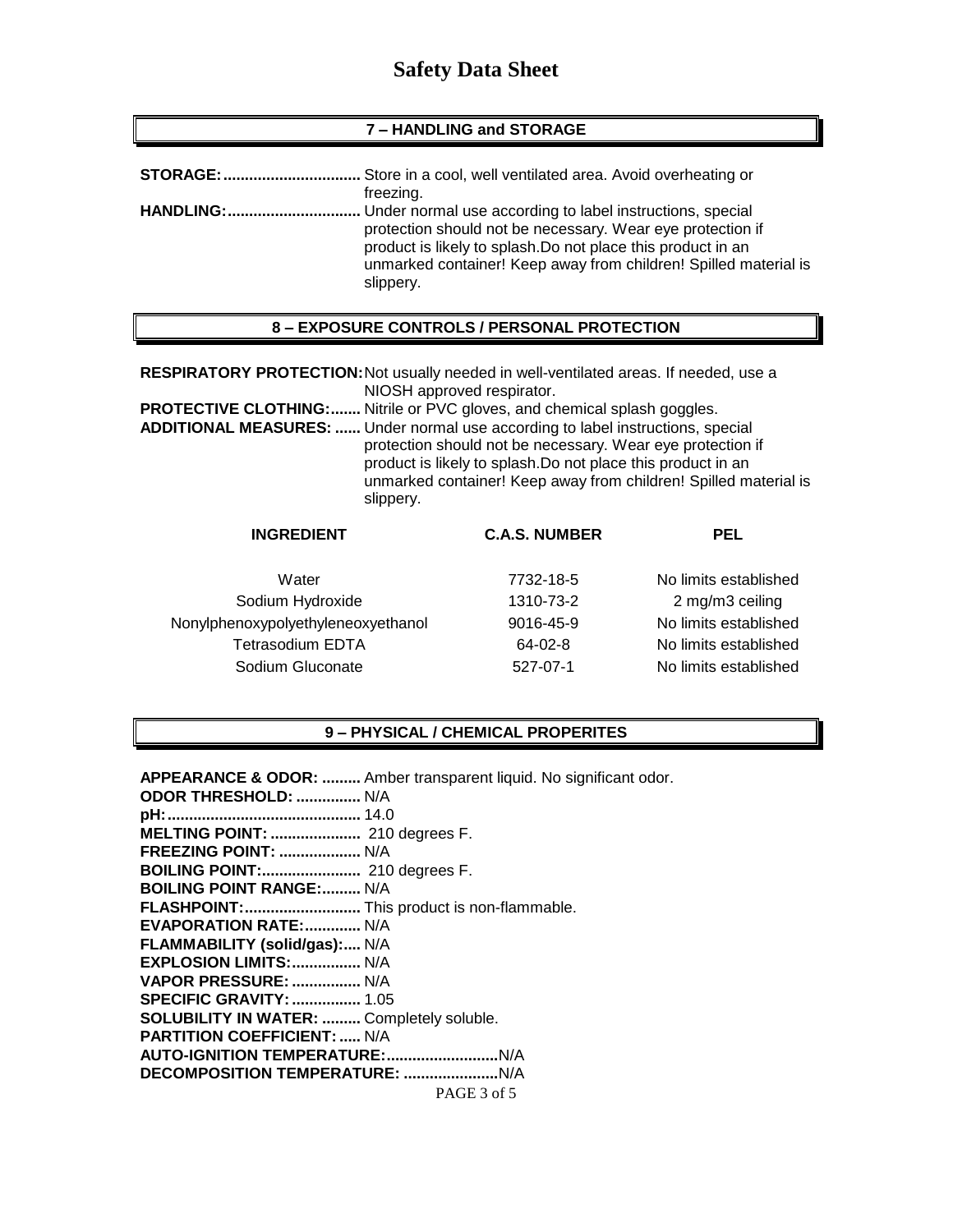**VISCOSITY: ..............................** Slight body

## **10 – STABILITY and REACTIVITY**

**STABILITY: .................................** Stable under normal conditions. **HAZARDOUS DECOMP.:.........** This product not known to polymerize. **INCOMPATIBILITY:..................** Do not mix with acids or other detergents.

### **11 – TOXICOLOGICAL INFORMATION**

**ROUTE(S) OF ENTRY:.............** Inhalation, skin absorption, or ingestion. **LISTED CARCINOGEN: ...........** None over 0.1%. **MEDICAL CONDITION AGGRAVATED:..................**May aggravate pre-existing dermatitis. **INHALATION:............................** Not likely to be inhaled in hazardous amounts. Avoid exposure to mists or vapors. Maintain adequate ventilation in the work area. **INGESTION:..............................** This material can cause burns and serious damage to any exposed body parts. **EYES:........................................** Undiluted product will cause burns or eye irritation, or possibly blindness. **SKIN (DERMAL): ......................** This product may cause burns or irritation if not removed from the skin. **ACUTE TOXICITY\* (ORAL):…… .............................**>2000 mg/kg **ACUTE TOXICITY\* (DERMAL):.. .............................**>2000 mg/kg **ACUTE TOXCITY\* (INHALATION):..........................**>20,000 ppm V (Gas), >20 mg/l (Vapor), >5 mg/l (Dust)

**\***Determined using the additivity formula for mixtures (GHS Purple Book, 3.1.3.6)

### **12 – ECOLOGICAL INFORMATION**

### **ENVIRONMENTAL FATE AND DISTRIBUTION:** N/A

### **13 –DISPOSAL CONSIDERATIONS**

**WASTE DISPOSAL: .................** As recommended by local, state and federal authorities.

### **14 – TRANSPORTATION INFORMATION**

**DOT CODE PROPER SHIPPING NAME:.....** Compounds, Cleaning, Liquid (contains sodium hydroxide) **HAZARD CLASS:......................** 8 **UN/NA NUMBER: .....................** NA 1760 **PACKAGING GROUP :.............** III